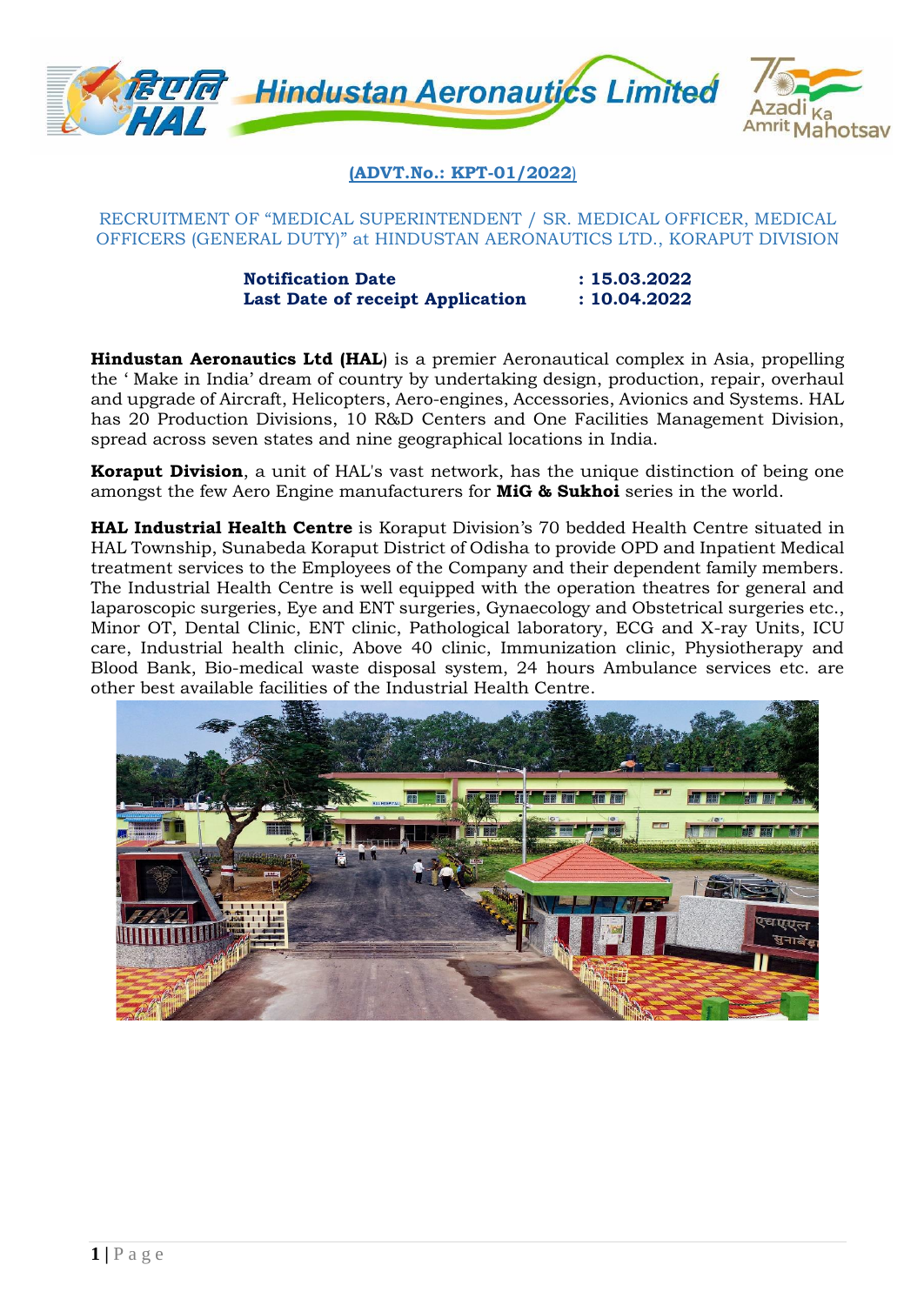# **2. NUMBER OF VACANCIES & RESERVATION**

2.1 Applications are invited from eligible candidates, in the prescribed proforma, for the following posts at Hindustan Aeronautics Limited, Koraput Division:-

| <b>S1.</b><br><b>No</b> | <b>Name of the Post</b>                                                  |              | <b>Grade No. of Posts</b> | <b>Qualification &amp; Experience</b>                                                                                                                                                                                                                                                                                                                                                                                                       |
|-------------------------|--------------------------------------------------------------------------|--------------|---------------------------|---------------------------------------------------------------------------------------------------------------------------------------------------------------------------------------------------------------------------------------------------------------------------------------------------------------------------------------------------------------------------------------------------------------------------------------------|
| 01                      | Medical<br>Superintendent /<br>Sr. Medical Officer<br>(General Medicine) | III          | 01                        | MBBS + Post Graduate Degree in (General<br>Medicine/DNB) with minimum of 03 years<br>post qualification experience for Gr-IV post<br>/ may apply even without experience in<br>Gr-III post.<br>Or<br>MBBS + Post Graduate Diploma in (General<br>Medicine) with minimum of 04 years post                                                                                                                                                    |
|                         |                                                                          | III/IV       | 01                        |                                                                                                                                                                                                                                                                                                                                                                                                                                             |
|                         |                                                                          | IV           | 01                        | qualification<br>experience<br>for<br>$Gr-IV$<br>post/minimum of 01 year post qualification<br>experience for Gr-III post                                                                                                                                                                                                                                                                                                                   |
| 02                      | Medical<br>Superintendent<br>(Ophthalmology)                             | IV           | 01                        | <b>MBBS</b><br>Post<br>Graduate<br>Degree<br>in<br>$\pm$<br>(Ophthalmology/DNB) with minimum of 03<br>years post qualification experience<br>Or<br>Graduate Diploma<br>MBBS<br>+ Post<br>in<br>(Ophthalmology) with minimum of<br>04<br>years post qualification experience                                                                                                                                                                 |
| 03                      | Medical<br>Superintendent /<br>Sr. Medical Officer<br>(Orthopedic)       | $\rm III/IV$ | 01                        | <b>MBBS</b><br>Post<br>Graduate<br>$\pm$<br>Degree<br>in<br>(Orthopedics/DNB) with minimum of 03<br>years post Qualification experience for Gr-<br>IV post / may apply even<br>without<br>experience in Gr-III post.<br>Or<br>Graduate Diploma<br>MBBS<br>Post<br>$+$<br>in<br>Orthopedic with minimum of 04 years post<br>qualification experience for Gr-IV post /<br>minimum of 01 year post qualification<br>experience for Gr-III post |
| 04                      | Medical<br>Superintendent<br>(Anaesthesia)                               | IV           | 01                        | <b>MBBS</b><br>Post<br>Graduate<br>Degree<br>in<br>$\pm$<br>(Anaesthesia/DNB) with minimum of 03<br>years post qualification experience<br><b>Or</b><br>Graduate Diploma in<br>MBBS<br>Post<br>$+$<br>Anaesthesia with minimum of 04 years post<br>qualification experience                                                                                                                                                                 |
| 05                      | Medical<br>Superintendent<br>(Paediatrics)                               | IV           | 02                        | <b>MBBS</b><br>Post<br>Graduate<br>Degree<br>$\mathrm{+}$<br>1n<br>(Paediatrics/DNB) with minimum of 03<br>years post qualification experience<br><b>Or</b><br>Graduate Diploma in<br>MBBS<br>Post<br>$^{+}$<br>Paediatrics with minimum of 04 years post<br>qualification experience                                                                                                                                                       |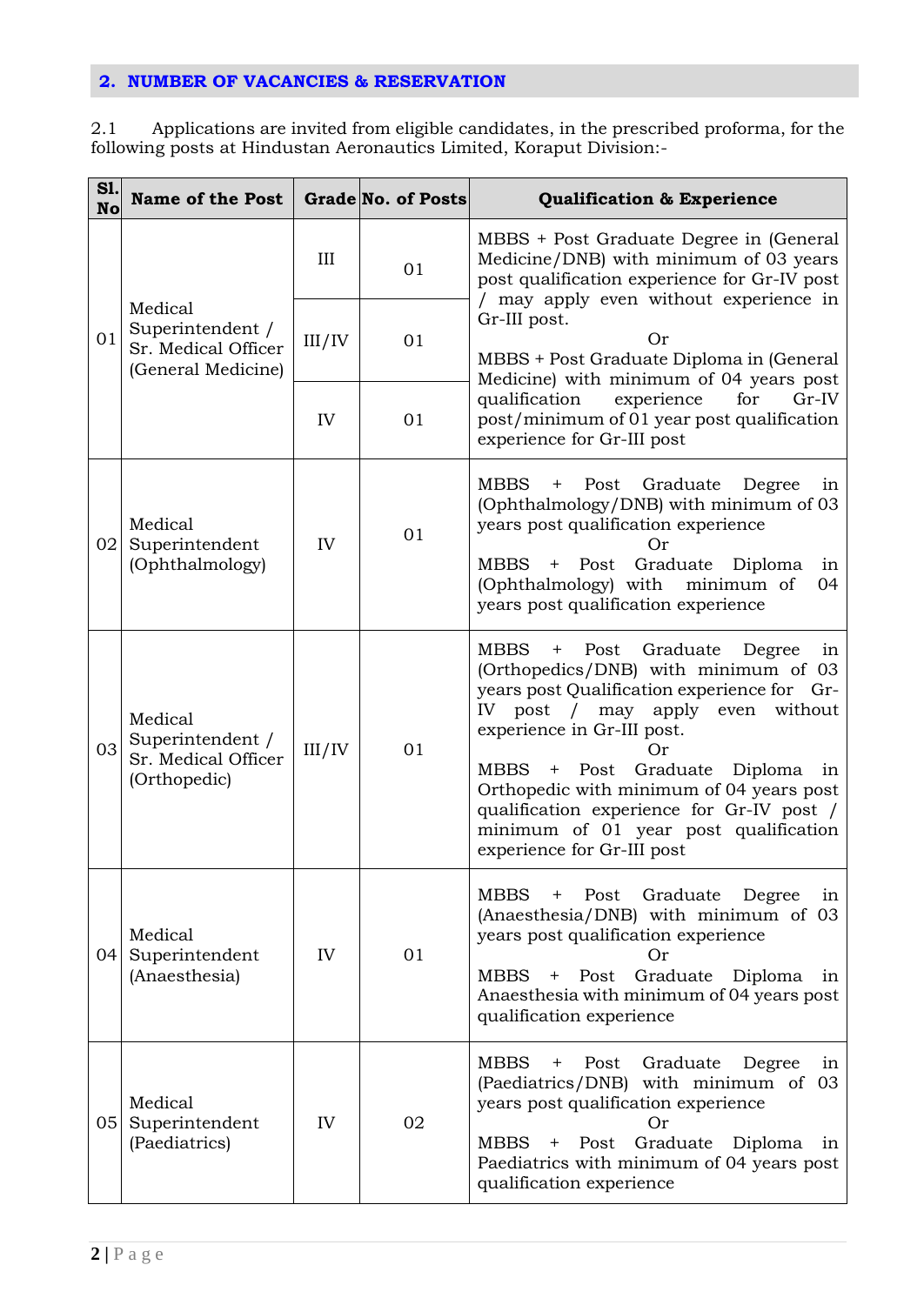| 06 | Medical<br>Superintendent<br>(Radiology) | IV           | 01      | MBBS + Post Graduate Degree in<br>(Radiology/DNB) with minimum of 03 years<br>post qualification experience<br>( )r<br>MBBS + Post Graduate Diploma in<br>Radiology with minimum of 04 years post<br>qualification experience |
|----|------------------------------------------|--------------|---------|-------------------------------------------------------------------------------------------------------------------------------------------------------------------------------------------------------------------------------|
|    | General Duty<br>Medical Officer          | $\mathbf{I}$ | 06      | MBBS with minimum of 01 year post<br>qualification experience.                                                                                                                                                                |
|    | Total                                    |              | 15 Nos. |                                                                                                                                                                                                                               |

*The above number of vacancies is tentative and may vary on review. In that eventuality the number of vacancies reserved for various categories may also undergo revision.* 

*Reservation of the posts will be followed as per Government Guidelines. :*

| <b>POST</b>                                                      | <b>NO. OF POST</b> | RESERVATION(UR, SC, ST, OBC, EWS)         |
|------------------------------------------------------------------|--------------------|-------------------------------------------|
| Medical Superintendent (Gr.IV)                                   | 06                 | <b>UR03</b><br>OBC <sub>02</sub><br>ST 01 |
| Sr. Medical Officer (Gr. III)/ Medical<br>Superintendent (Gr.IV) | 02                 | OBC <sub>02</sub>                         |
| Medical Officer (Gr. II)                                         | 05                 | <b>UR 04</b><br><b>SC 01</b>              |
| Sr. Medical Officer (Gr. III)                                    | 01                 | SC 01*                                    |
| Medical Officer (Gr. II)                                         | 01                 | SC 01*                                    |

 *\*Reserved for Special Recruitment Drive in SC Category*

*ABBREVIATIONS USED:*

UR - Un Reserved, OBC (NCL) - Other Backward Class (Non Creamy Layer), SC - Scheduled Caste, ST - Scheduled Tribe, N/A – Not Applicable, *EWS – Economically Weaker Sections.*

2.2 For getting the benefits of reservation under OBC (NCL) Category:

a) The candidate must not belong to Creamy Layer. **OBC candidates who belong to Creamy Layer are not entitled for relaxation admissible to OBC (NCL) Category and such candidates have to indicate their category as UR in the Online Application Form;** 

b) The name of caste and community of the candidate must appear in the 'Central list of Other Backward Classes'; and

c) The candidate needs to furnish their OBC (NCL) certificate as per the prescribed format, not older than **6 months as on 31.03.2022** at the time of Interview, if called for.

2.3 Reservation for candidates belonging to EWS Category will be as per the prevalent Government Directives.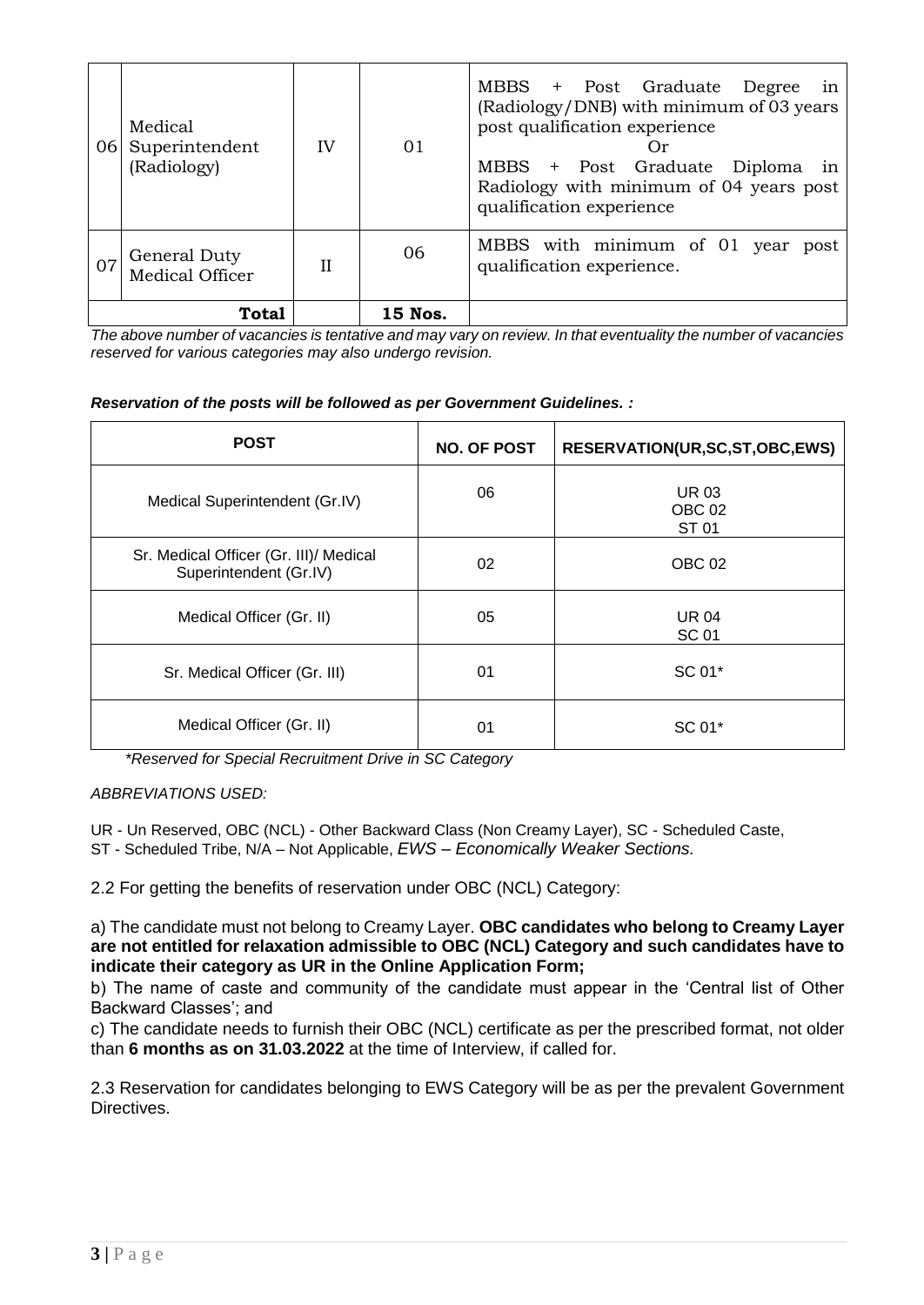# 2.4 **Reservation of Vacancies for Persons with Benchmark Disabilities (PwBDs)**

2.4.1 Reservation of vacancies in respect of Persons with Benchmark Disabilities (PwBDs) as per the Government Directives will be distributed among all the categories i.e. SC, ST, OBC-NCL, EWS & UR for the said post. PwBDs suffering from not less than 40% of the identified disability shall be eligible for the benefit of reservation.

2.4.2 Candidates who wish to avail the benefit of reservation are required to submit a Disability Certificate issued by the Competent Authority in the prescribed format only.

*Years of experience will be counted as on 31/01/2022.*

### **PwBD Suitability:**

The details of posts identified for Persons with Benchmark Disabilities (PwBD) along with Physical Requirement are mentioned below:-

| Name of the Post                      | <b>Categories of</b><br>disabled<br>suitable for Post | <b>Instruction for PwBD</b><br>regarding vacancies |  |
|---------------------------------------|-------------------------------------------------------|----------------------------------------------------|--|
| General Duty Medical<br>Officer       | LD-OL                                                 | 1 no. of vacancy is<br>kept reserved               |  |
| Medical Superintendent<br>(Radiology) | LD-OL,<br>Other Disability - LC,<br>DW, AAV, MD       | horizontally for PwBD                              |  |

*ABBREVIATIONS USED:*

*Locomotor Disability: OL = One Leg affected; C = Leprosy Cured; DW = Dwarfism; AAV = Acid Attack Victims; MD = Multiple Disabilities*

• Persons with Benchmark Disabilities (PwBDs) can apply to the respective posts even if the post is not reserved for them but has been identified suitable. However, such candidates will be considered for selection to such post by general standard of merit. Persons suffering from not less than 40% of relevant disability shall alone be eligible for the benefit of reservation and other relaxations as permissible under the rules.

#### **EWS (ECONOMICALLY WEAKER SECTION) RESERVATION:**

Candidates who are not covered under the scheme of reservation for SC/ST/OBC-NCL and whose family gross annual income is below **Rs. 8.00 Lakh (Rupees eight lakh)** are to be identified as EWS for benefit of reservation of EWS. The income shall also include income from all sources i.e. salary, agriculture, business, profession etc. for the financial year prior to the year of application.

The candidates applying against the vacancies reserved for EWS must produce valid income and Asset Certificate issued by competent authority as per annexure on the date of Document Verification. In case of non-compliance to these stipulations, their claim for reserved status under EWS will not be entertained and the candidature / application of such candidates, if fulfilling all the eligibility conditions for General (UR) category, will be considered under General (UR) vacancies only.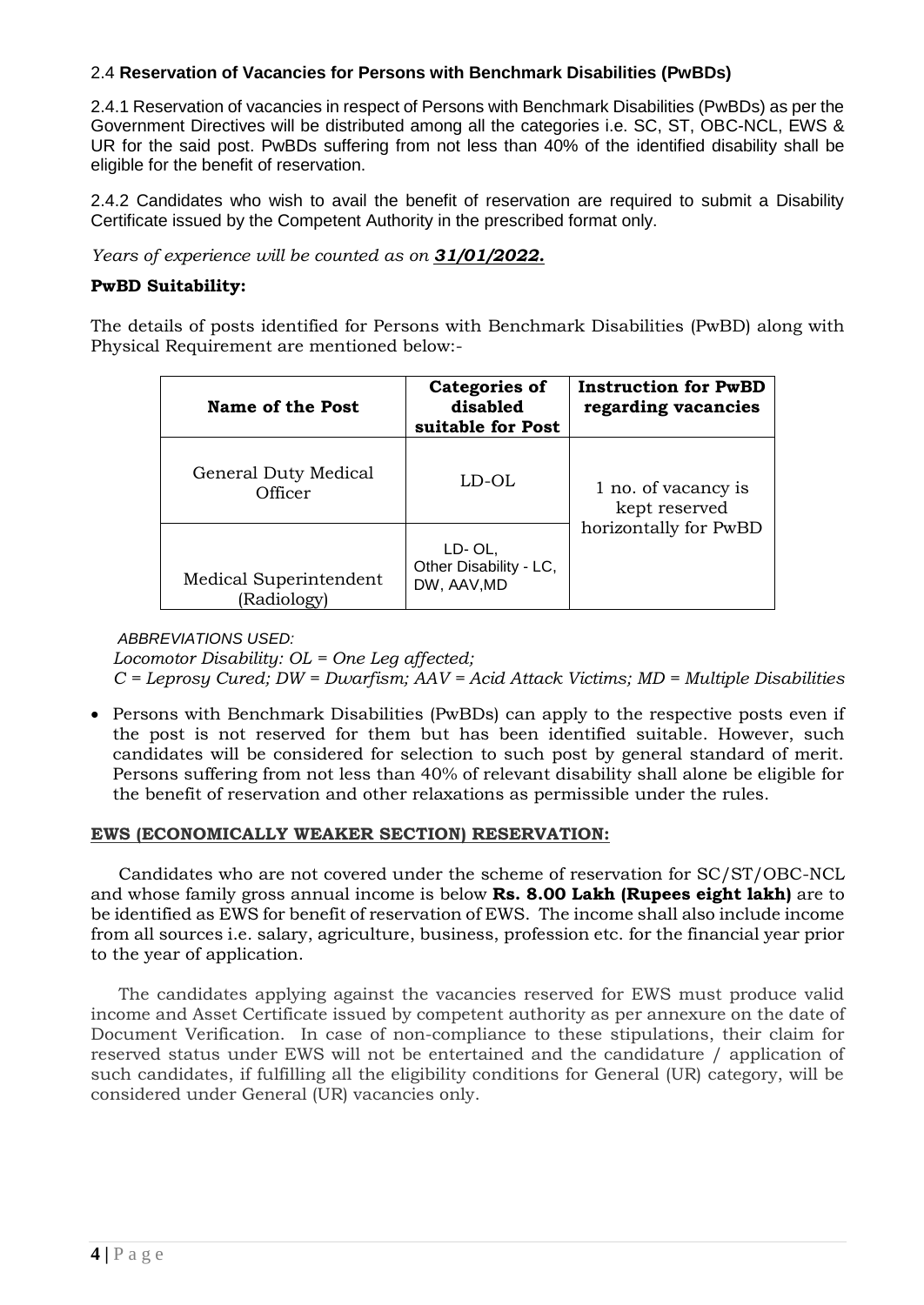### **3. Job Description:**

## **i. MEDICAL SUPERINTENDENT / SR. MEDICAL OFFICER (GENERAL MEDICINE) – (GR-IV/III), NO. OF POST - 03**

#### *Job Description:*

- Should be able to manage all medicine cases attending OPD and medical emergencies
- Must have good knowledge in managing patients in ICU.
- Knowledge in Echo-cardiography and stress test
- Should be able to solve puzzling diagnostic problems and handle severe chronic illnesses and situations. Should be able to bring to patients an understanding of wellness (disease prevention and the promotion of health).
- Should be able to manage cases attending emergency room as and when requires
- Should be able to perform duties as a General Duty Medical Officer
- Other administrative job as and when assigned.

## **ii. MEDICAL SUPERINTENDENT (OPHTHALMOLOGY) - (GR-IV), NO. OF POST - 01**

#### *Job Description:*

- Manage patients in Ophthalmology related diseases in pre-employment evaluation and industrial health assessment.
- Perform ophthalmology surgery in OT.
- Manage patients in OPD, perform shift duties and take up additional responsibilities as delegated by COMS from time to time.
- Should be able to perform duties as a General Duty Medical Officer.
- Other administrative job as and when assigned.

## **iii. MEDICAL SUPERINTENDENT/SR. MEDICAL OFFICER (ORTHOPEDICS) - (GR-IV/III), NO. OF POST - 01**

#### *Job Description:*

- Should be able to manage all medicine cases attending OPD and medical emergencies
- Should be able to manage closed, open fractures and multi-trauma patients.
- Should be able to assist in orthopaedic surgery and should be well acquainted in conservative management of fractures and dislocations.
- Knowledge in Arthroscopy /Arthroplasty will be an added advantage.
- Should be able to manage cases attending Emergency Room as and when required.

# **iv. MEDICAL SUPERINTENDENT (ANAESTHESIA) - (GR-IV), NO. OF POST - 01**

#### *Job Description:*

- Should be able to administer anesthesia independently in routine and emergency cases i.e. general, spinal, epidural, regional etc., manage patients in OT emergency room, recovery room and admit patients as and when called for, stabilise critical patient in emergency room.
- Manage patients in OPD, perform shift duties and take up additional responsibilities as delegated by COMS from time to time. Should be able to perform duties as a General Duty Medical Officer.
- Other administrative job as and when assigned.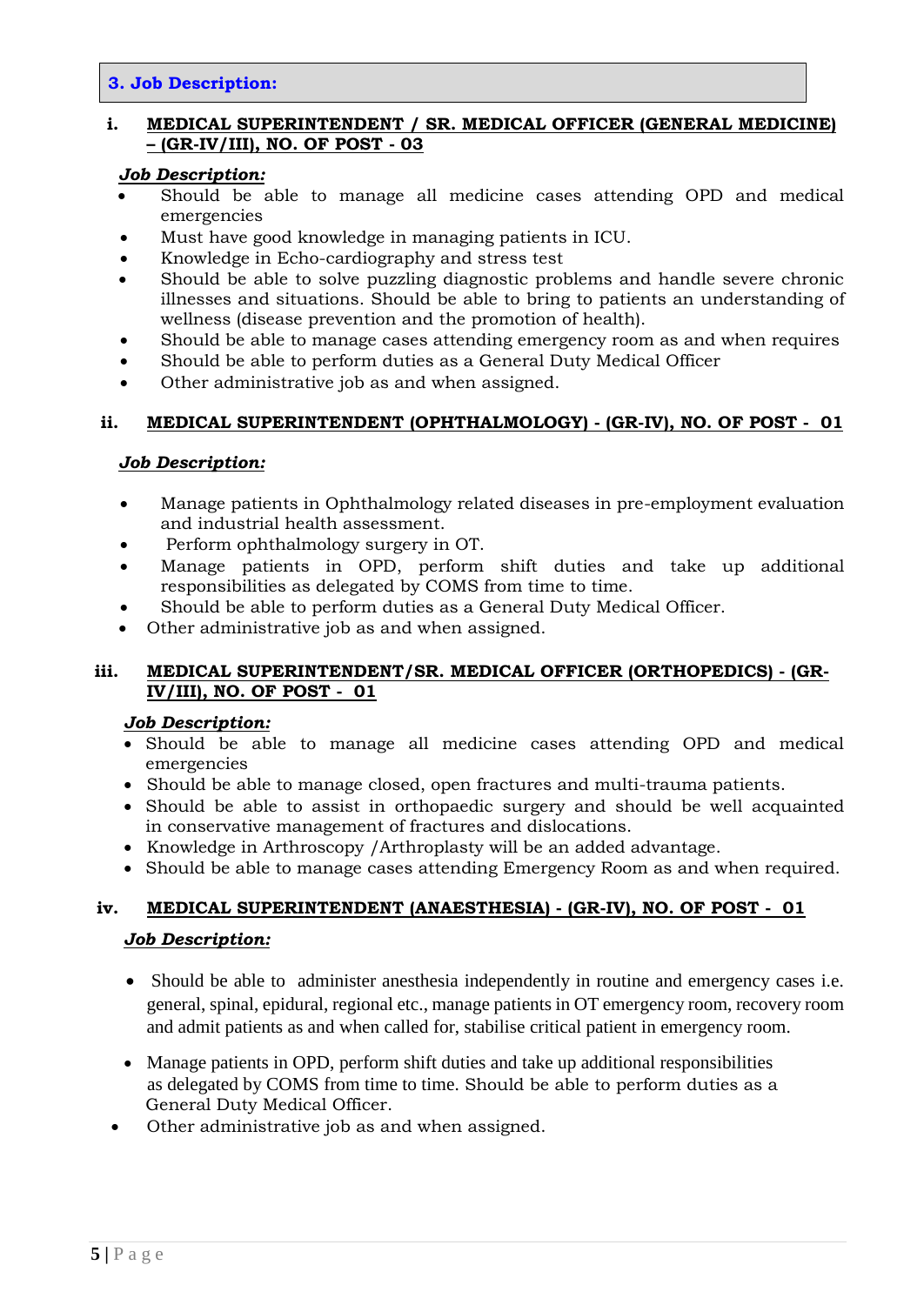# **v. MEDICAL SUPERINTENDENT (PAEDIATRICS) - (GR-IV), NO. OF POST - 02**

## *Job Description:*

- Should be able to manage Paediatrics cases in outdoor and indoor (routine and emergency cases independently), resuscitation new borne baby, manage low birth weight babies, babies in phototherapy unit etc.
- Manage patients in OPD, perform shift duties and take up additional responsibilities as delegated by COMS from time to time. Should be able to perform duties as a General Duty Medical Officer.
- Other administrative job as and when assigned.

# **vi. MEDICAL SUPERINTENDENT (RADIOLOGY) - (GR-IV), NO. OF POST - 01**

# *Job Description:*

- Should be able to perform all radiology related activities and ultra-sonography independently. Process routine and special x-rays. Conversant with use in image intensifier in OT.
- Manage patients in OPD, perform shift duties and take up additional responsibilities as delegated by COMS from time to time. Manage patients in OPD, perform shift duties and take up additional responsibilities as delegated by COMS from time to time. Should be able to perform duties as a General Duty Medical Officer.
- Other administrative job as and when assigned.

# **vii. GENERAL DUTY MEDICAL OFFICER - (GR-II), NO. OF POST - 06**

## *Job Description:*

- Should be able to deal with all types of General cases in OPD, Acute Medical Emergencies, and Industrial Health etc.
- Required to work in any of the three shifts in Causality/General Ward on need basis.
- Should be able to manage cases attending Emergency Room when required.
- Should be able to assist Specialist Doctors.
- Required to organize medical awareness programmes.
- Other administrative job as and when assigned.

**4. AGE LIMIT & RELAXATIONS**

Upper age limit for UR/General category candidates is not above 45 years as on 31/01/2022 for posts at **Sl. No.01 to 06** and 35 years for posts at **SL. No. 07**

The upper age limit is relaxable as under, subject to submission of requisite certificates:-

- a) Upper Age Limit is relaxable by 5 years in respect of SC**/**ST candidates;
- b) Upper Age Limit is relaxable by 3 years in respect of OBC (non creamy layer) candidates. The OBC candidates who belong to Creamy Layer should indicate their category as 'UR/General' only. The Certificate produced shall not be older than **six months** at the time of document verification.
- c) Upper age limit is relaxable by 10 years for Persons with Benchmark Disabilities (PwBDs)/Physically Handicapped (PH) persons. Relaxation of age limit is applicable for PwBDs irrespective of the fact whether the post is reserved or not, provided the post is identified / suitable for persons with benchmark disabilities. The persons claiming age relaxation under this sub-para would be required to produce a certificate in prescribed proforma in support of their claims clearly indicating that the degree of physical disability is 40% or more.
- d) Relaxation in the upper age limit of 5 years shall be admissible to all candidates who had ordinarily been domiciled in the State of Jammu & Kashmir during the period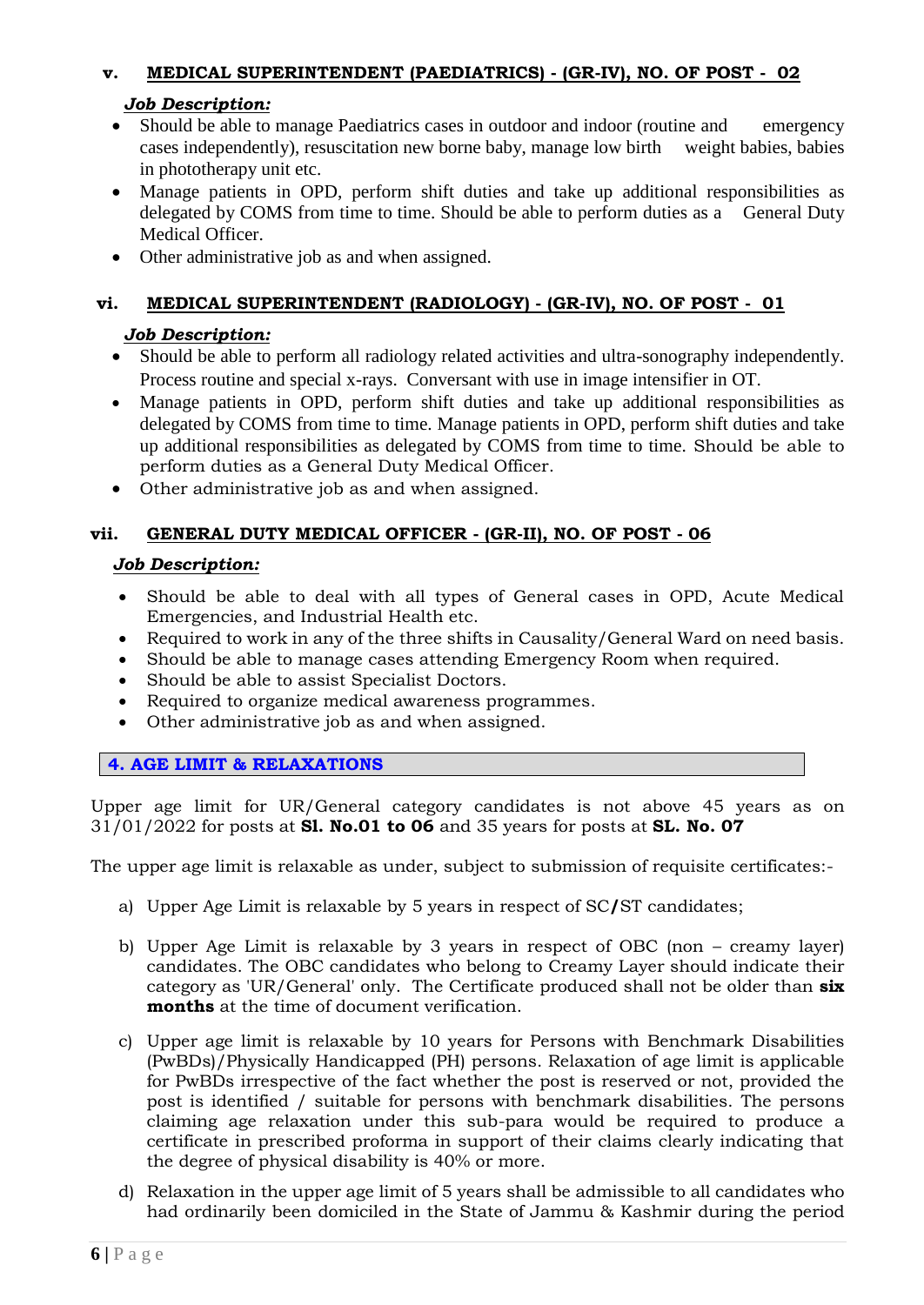from 01/01/1980 to 31/12/1989. The persons claiming relaxation under this subpara would be required to produce a certificate to this effect from the District Magistrate within whose jurisdiction they had ordinarily resided or from any other authority designated in this behalf by the Government of Jammu & Kashmir.

- e) Relaxation in upper age limit for Ex-servicemen will be applicable as per GoI guidelines.
- f) Upper age limit with all relaxations shall not exceed 55 years, except for candidates belonging to PwBD category. For PwBD candidates, the upper age limit with all relaxations shall not exceed 56 years.

### **5. SELECTION PROCESS**

- a) The selection for the above-mentioned posts will be by way of *Personal Interview* only.
- b) Assessment will be done by giving proper weightage to candidate's Educational Qualification, No. of years of relevant post qualification experience, Job Knowledge, General Knowledge and Personality. Extra marks will be given for every additional stage of qualification and additional year of experience.
- c) Applications received from the candidates will be scrutinized based on the minimum eligibility criteria like essential educational qualifications, age, category, years of post qualification experience etc. Thereafter, list of eligible candidates will be short-listed based on the number of years of relevant post qualification experience and they only will be called for Personal Interview at a prescribed ratio, as per the company rules.
- d) List of candidates shortlisted for Interview and the list of candidates provisionally selected will be displayed on HAL website [\(www.hal-india.co.in\)](http://www.hal-india.co.in/).

### **6. REMUNERATION & OTHER BENEFITS**

The selected candidates will get the emoluments mention below:

**6.1 Medical Superintendent (Gr-IV)** Scale of Pay would be Rs. 60000-3%-180000/- and **Sr. Medical Officer (Gr-III)** Scale of Pay would be Rs. 50000-3%-160000/-.

However, eligible and meritorious Doctors may be granted 10 additional increments (05 additional increments can be granted at the time of appointment. The remaining additional increments would be granted one each (max. 5) on completion of each year of service, from the date of joining, subject to their performance).

#### **6.2 General Duty Medical Officers (Gr-II)** Scale of Pay would be Rs. 40000-3%- 140000/-.

However, eligible and meritorious Doctors may be granted 07 Additional Increments (05 additional increments at the time of appointment and the remaining 02 additional increment can be granted 1 each (max. 2) on completion of service of 2 years each, from the date of joining, subject to their performance).

## **6.3 Other Allowances and Benefits:**

Dearness Allowance (DA) of running Basic Pay (at present the **DA is 29.4%** of the Basic).

- **•** Perquisites & Allowances under Cafeteria system would be  $\omega$  35% of running Basic Pay. The ceiling for Perquisites i.e. 35% of Basic Pay is excluding the monetized value of some of the welfare facilities provided by the company which will be limited to a maximum of 10% of Basic Pay of Officers.
- Special Compensatory Allowance (SCA) at Koraput would be  $\omega$  10% of the minimum Basic Pay of pre-revised Pay Scales (2007).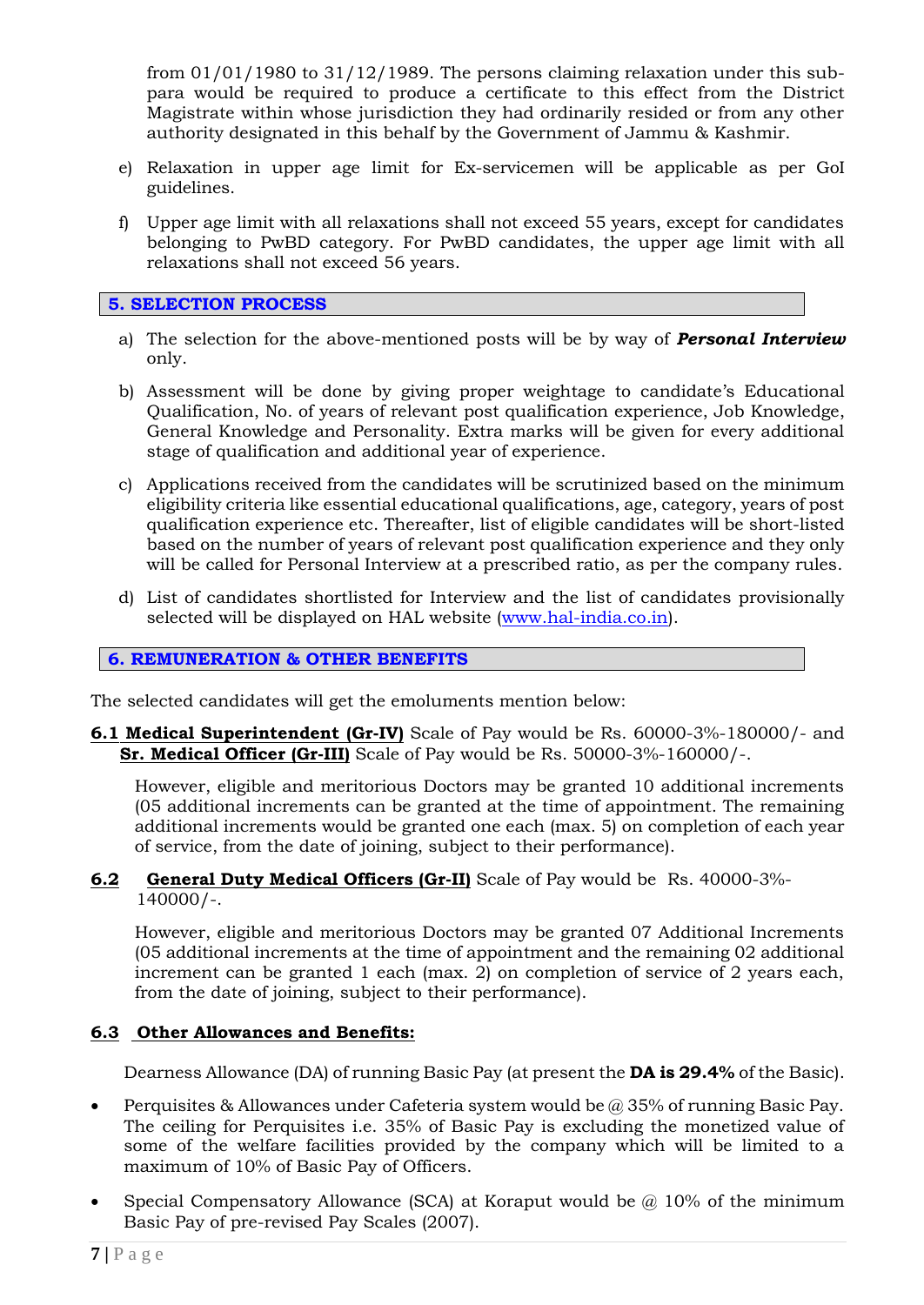- Non-Practicing Allowance (NPA) for Doctors would be 20% of running Basic Pay.
- Unfurnished rent-free accommodation will be provided.
- Annual Increment (admissible) would be 3% of Basic Pay.
- Performance Related Pay (PRP) would be maximum of 40% of Annual Basic Pay. PRP will be based on the Individual, Divisional and Organizational Performance.
- Other benefits such as Provident Fund, Gratuity, Casual Leave, Vacation Leave, Medical facilities for self and dependent family members, uniform etc., will be admissible as per Company Rules.
- Fixation of Pay: The fixation of pay in case of PSU / Government Department / Armed Forces candidates who are currently employed with Government Department / PSU will be in accordance with the extant rules at HAL. Fixation of pay in case of candidates from Private sectors will be at the minimum of the pay scale.

## **7. GENERAL CONDITIONS/INSTRUCTIONS:**

- a) Only Indian Nationals are eligible to apply.
- b) Mere submission of application will not entail right for claiming appointment in HAL. Before applying, the candidates should satisfy themselves regarding the eligibility criteria specified for the post.
- c) HAL reserves the right to restrict/enlarge/modify/alter the requirements advertised, if need so arises, without issuing any further notice or assigning any reason thereto. HAL also reserves the right to raise the eligibility criteria to restrict the number of candidates to be called for Interview. The number of vacancies indicated in this notification is provisional and may increase or decrease or even become NIL depending upon the actual needs of the Company. HAL also reserves the right to cancel the notified vacancies at its discretion and such decision will be final and binding on all. In the event of cancellation of notified vacancies, the application fee paid by the candidates will not be refunded.
- d) Candidates possessing Basic and Qualifying Degrees, acquired through Regular Full-Time courses will only be considered. Candidates possessing qualifications acquired through Correspondence / Distance Education / Part Time / E-learning will not be equated with Regular Full Time courses and are not eligible to apply.
- e) The percentage of marks in the essential qualification shall be aggregate of all semesters/years to be calculated taking average of all semesters/years, irrespective of the weightage given to any particular semester/year by the Institute/University. No rounding-off will be done. Wherever CGPA/OGPA or letter grade, etc. in a degree is awarded, equivalent percentage of marks should be indicated in the application as per norms adopted by University / Institute. **Candidates are required to submit a certificate to this effect from the University / Institute at the time of interview**.
- f) All qualifications should have been acquired from Indian Universities/ Institutes recognized by appropriate statutory authorities.
- g) Candidates belonging to SC/ST/OBC(NCL)/EWS/PwBD/XSM categories are required to submit copies of Caste Certificates / Income & Asset Certificate / Disability Certificate / Discharge Certificate, as applicable, issued by the Competent Authority in the prescribed format, along with the application, in support of their claim.
- h) The candidates claiming OBC category are required to adhere the following for availing reservation benefits :-
	- The candidate must belongs to non creamy layer;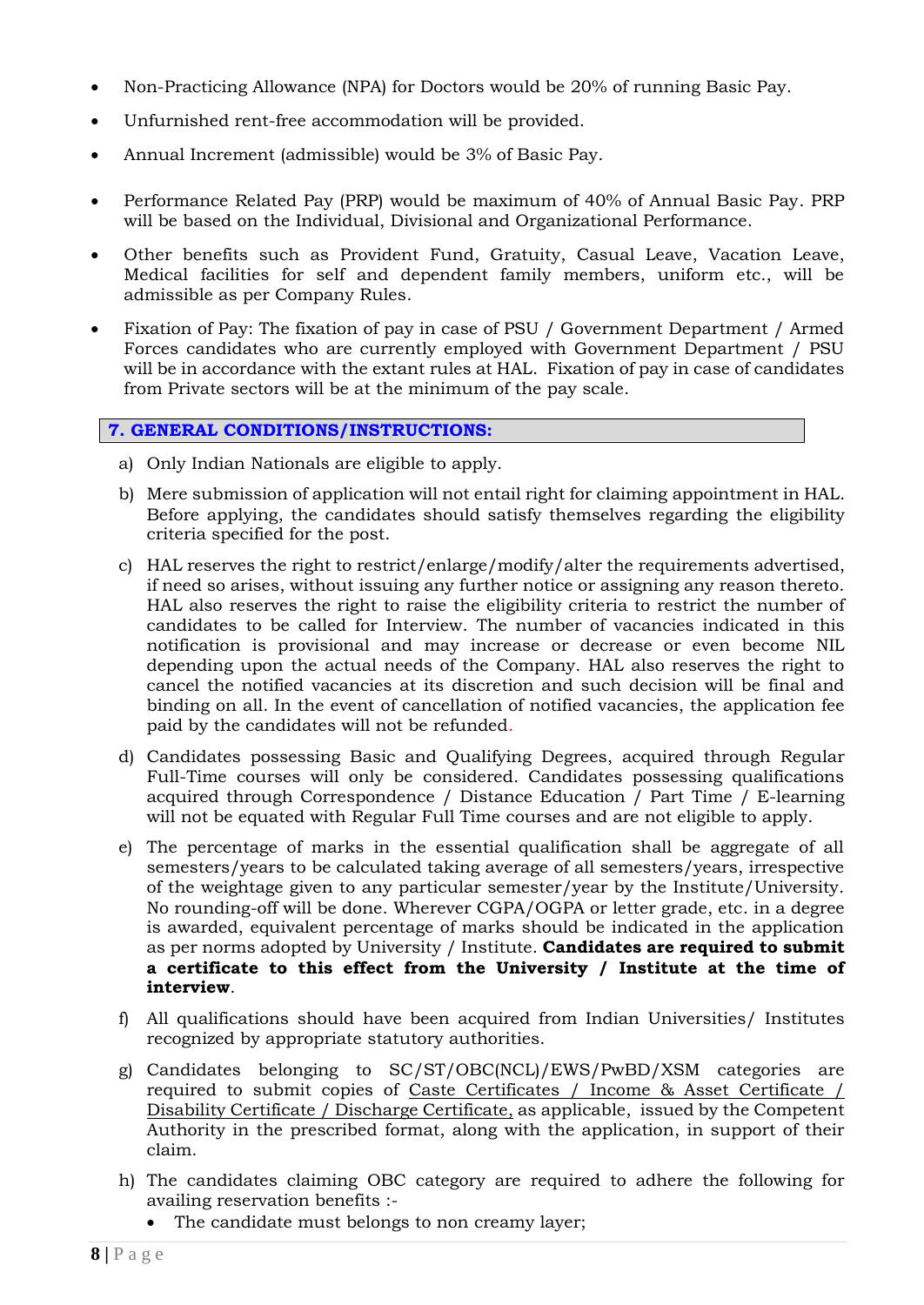- The name of caste and community of the candidate must appear in the 'Central list of Other Backward Classes';
- The candidate must obtain an OBC certificate (clearly mentioning as belonging to Non - Creamy Layer) from the Competent Authority, in the format prescribed by the Government of India. Certificate should not be older than **six months** as on 31/03/2022.
- i) Candidates employed in Central/State Government Departments, Public Sector Enterprises etc. (including candidates engaged on Contract basis) shall be required to produce NO OBJECTION CERTIFICATE (NOC) from the employer, during Document Verification at the time of interview without fail. Otherwise their candidature will be cancelled and will not be allowed for the interview. They will not be eligible for Traveling Allowance in such cases.
- j) Candidates appearing for Interview will be reimbursed II Tier A/C (2A) / III Tier A/C (3A) train fare / eligible Bus fare from the contact/mailing address by shortest route, on production of proof of journey as per rules of the company.
- k) Experience**:** 
	- i) In case of experience possessed by candidates engaged on contract basis directly by PSUs/Central/State Governments, **experience certificate** is to be produced from such PSUs/Central/State Government etc., indicating the contract engagement. As regards NOC, the same needs to be in line with the Terms & Conditions of contract engagement and Rules applicable for such contract engagement in the concerned organization.
	- ii) In case of experience possessed by candidates engaged on contract basis directly by Private Organizations, **experience certificate** is to be produced from such organization indicating the contract engagement. Such experience will be considered subject to scrutiny in terms of nature of experience, responsibilities, assignments, etc.
	- iii) Applicants having work experience in Private Sector Organizations are required to submit an **experience certificate in the letter head of the Company**. The letter head of the Company should have details of the Company.
	- iv) The experience possessed by candidates in the executive cadre of the concerned PSU/Central/State/Private Organizations only will be considered eligible.
	- v) If the candidates claiming post-qualification experience in PSUs/Govt/Semi-Govt, they should possess prescribed minimum number of years of experience in the next below Grade or in the equivalent post as stipulated above.
	- vi) In the absence of proper experience certificates, candidates shall be required to attach **joining letter and relieving order**. In case of serving employees, **latest Salary Certificate/Pay Slip** may be sent in place of relieving order.
	- l) Candidates, who have left a PSU after availing benefits under Voluntary Retirement Scheme (VRS), if selected for the posts in HAL, will be required to return the VRS compensation to the PSU concerned.
- m)The present vacancies are identified to be filled-up by external candidates only, through Direct Recruitment. Therefore applications of internal candidates, if any, will not be considered.
- n) Name of candidate, Date Of Birth, Father's/Mother's Name should be filled in the Application Blank as mentioned in Matriculation/ 10th Standard or equivalent certificate (OR) Mark sheet of Matriculation/10th Standard or equivalent issued by Central/State Board. Where Date Of Birth is not available in Certificate/Mark sheets, issued by concerned Educational Boards, School leaving certificate indicating Date of Birth will be considered (in case of Tamil Nadu & Kerala).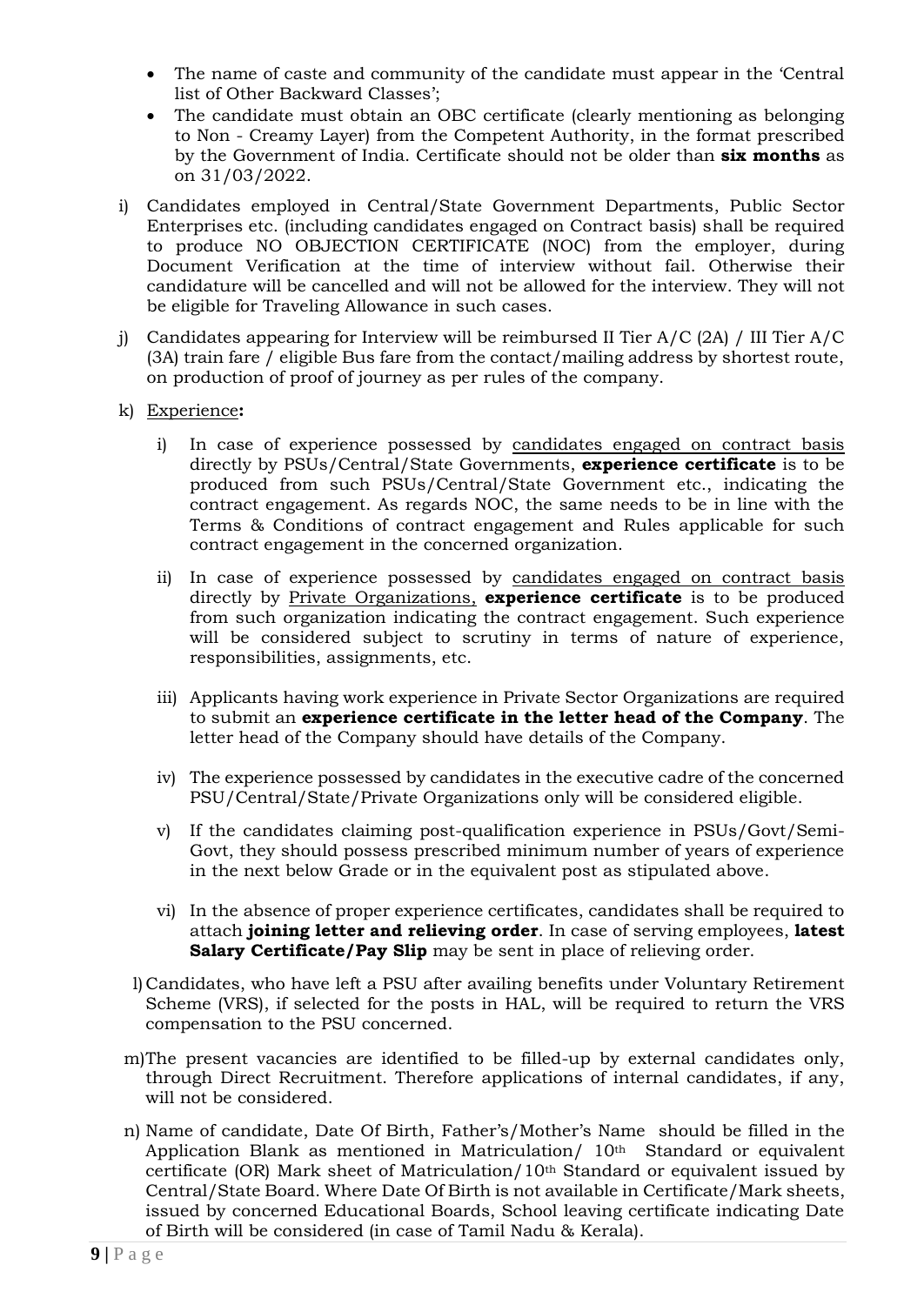- o) Candidates are required to furnish detailed break-up of their experience. Applications that are not in conformity with the requirements indicated in this advertisement / incomplete applications/ discrepancy in the information provided / without required enclosures / those received after the last date will not be entertained. In such cases, the application fee paid by candidate will not be refunded and no communication will be sent to the candidates;
- p) Appointment of selected candidates is subject to receipt of (i) satisfactory Medical Reports from the HAL Industrial Health Centre as per the standards prescribed by HAL; (ii) verification of Caste and (iii) verification of Character & Antecedents from the concerned Authorities, as per the rules of the Company;
- q) Selected candidate will be on probation for a period of one year.
- r) Selected candidates will be posted at HAL Koraput Division or anywhere in India, based on the requirements of the Company. The candidates will not be allowed to apply for transfer to any other Division / Location of the Company for initial three years of service.
- s) If the information furnished by the candidate in any part of Application is found to be false or incomplete or is not found to be in conformity with eligibility criteria mentioned in the advertisement, the candidature/ appointment will be considered as revoked / terminated at any stage of recruitment process or after recruitment or joining, without any reference given to the candidate;
- t) All correspondences to the candidates will be made via electronic mail to the valid "email ID" provided by the candidate in the Application Form. No other method of communication will be adopted. So, the candidates are required to provide valid email ID which is in regular usage and can't be changed for a period of one year.
- u) Any further information / Corrigendum / Addendum would be uploaded only on HAL website (www.hal-india.co.in).
- v) Canvassing in any form will disqualify the candidature;
- w) Candidate has to adhere all COVID -19 protocols while coming for interview or at the time of joining, if selected.
- x) Any dispute/cause with regard to recruitment against this advertisement will be settled within the jurisdiction of **Koraput / Jeypore Court** only.

#### **8. PRE-EMPLOYMENT MEDICAL EXAMINATION**

- a) No individual will be appointed unless he/she is medically examined by our Company Medical Officer. Applicants should meet the medical standards prescribed by our Company.
- b) Appointment of provisionally selected candidates will be subject to receipt of satisfactory medical report from HAL Company Doctor. No relaxation in Health standards will be allowed.
- c) Different pre-employment medical standards are prescribed for candidates in the age group of '40 years & below' and 'above 40 years'. Medical Standards can be downloaded from annexure.
- d) Persons with Benchmark Disabilities (PwBDs) suffering from not less than 40% of the relevant disability shall be eligible for the benefit of reservation/ relaxation. Candidate who wants to avail the benefit of reservation under PwBD category is required to submit a "Disability Certificate" issued by the Competent Authority, in the prescribed format given in annexure, at the time of interview. However, photocopy of the same may be attached with the application.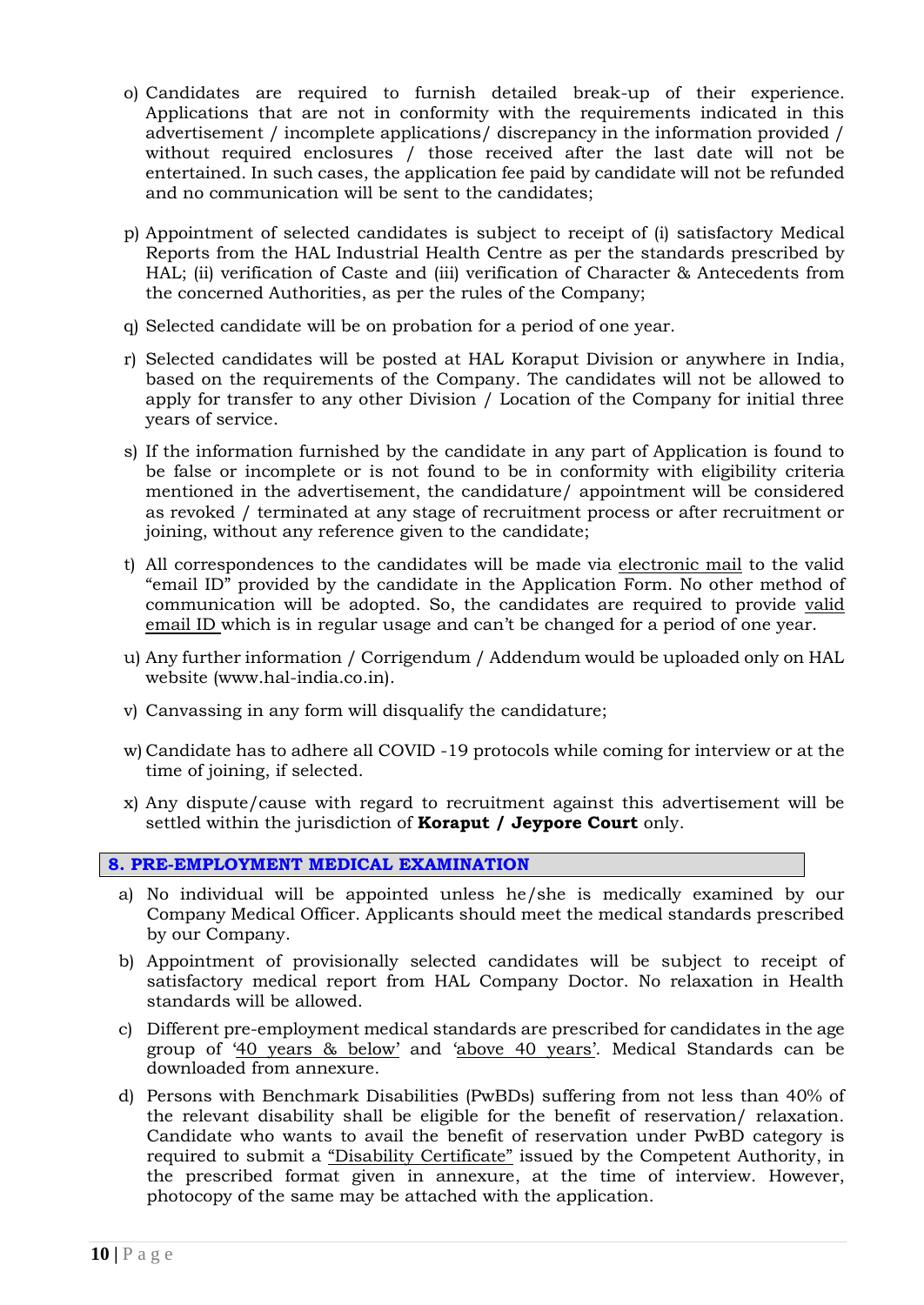e) In respect of Persons with Benchmark Disabilities (PwBDs), the suitability for appointment, in relation to the disability, will be decided on the basis of reports of the Medical Board attached to the Special Employment Exchanges for Physically Handicapped. PwBD candidates will be subjected to pre–employment medical examination at HAL Industrial Health Centre, Sunabeda with regard to other medical parameters as per the revised standards of the company.

# **9. APPLICATION FEE**: **Online**

- a) Rs.500/- (Rupees Five Hundred only) (including GST) (excluding Bank's Commission) is to be paid as Application Fee. Candidates belonging to SC/ST/PwBD/ Internal candidates are exempted from the payment of Application Fee.
- b) Candidates are required to deposit the Application Fee to "Hindustan Aeronautics Limited A/C No.10575415610, SBI, Sunabeda Branch, IFSC Code; SBIN0001304 through online mode only. No other form of payment is accepted.
- c) Application Fee once paid will not be refunded under any circumstances.
- d) HAL will not be responsible in case a Candidate deposits the Application Fee to the wrong Account / multiple payments etc.
- e) Candidates are therefore requested to verify their eligibility before paying the Application Fee.

## **10. HOW TO APPLY:**

- a) Candidate is required to download the "Application Form" from HAL website ([www.hal](http://www.hal-india.co.in/careers)[india.co.in/careers\)](http://www.hal-india.co.in/careers).
- b) Filled-in Application Form duly signed and affixing latest passport size colour photograph along with the self-attested copies of the required testimonials/documents are to be sent by post/courier, to

*The Chief Manager (HR), Recruitment Cell, Koraput Division, Hindustan Aeronautics Limited, Koraput Division, Sunabeda-763002, Dist: Koraput, Odisha.* 

- c) The candidates are requested to mention the post applied for which they are applying on the top of the envelop.
- d) The last date for receiving application is 10.04.2022.

#### **11. CORRESPONDENCE:**

For any queries please contact us at 06853-220929 (or) email us at [recruitment.koraput@hal-india.com](mailto:recruitment.koraput@hal-india.com)

CHIEF MANAGER (HR)